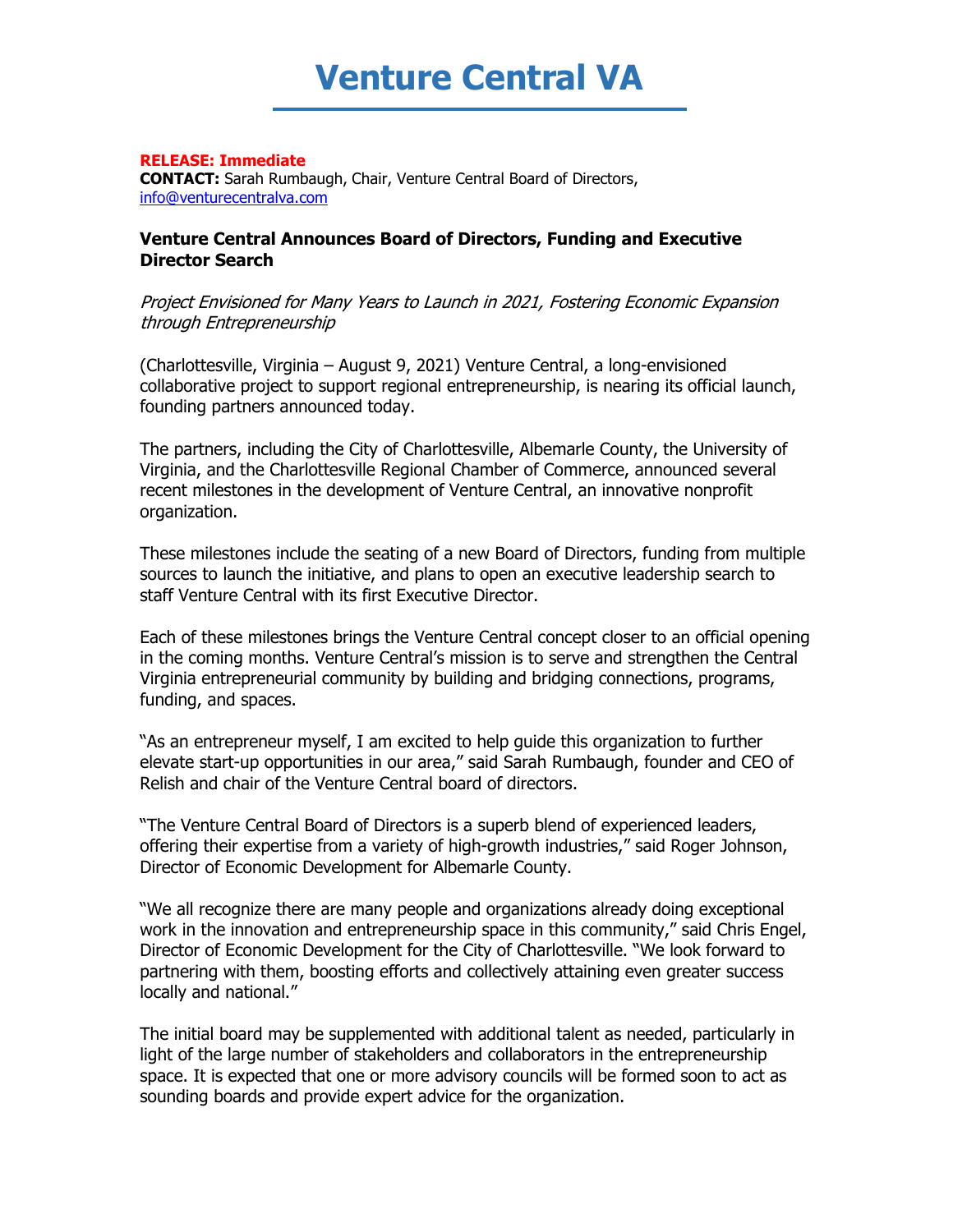The Venture Central Board of Directors elected Sarah Rumbaugh as Board Chair and Charlie Rogers as Vice Chair. Board Directors include James Atkinson, PhD; Pete Caramanis; Chris Engel; Amrie Grammer, PhD; Denise Herndon; Roger Johnson; Hillary Murray; Payam Pourtaheri; and Kyle Redinger.

Venture Central has received support from GO (Growth and Opportunity) Virginia [\(www.GOVirginia.org\)](http://www.govirginia.org/), a statewide economic development initiative driving regional economic growth by incentivizing collaboration between business, education and local government through grant opportunities identified in regional Growth & Diversification Plans.

The GO Virginia Region 9 [\(www.GOVirginia9.org\)](http://www.govirginia9.org/) footprint includes: the City of Charlottesville and the Counties of Albemarle, Culpeper, Fauquier, Fluvanna, Greene, Louisa, Madison, Nelson, Orange, Rappahannock. Additional support for Venture Central is provided by the City of Charlottesville, Albemarle County, the University of Virginia, and the Charlottesville Regional Chamber of Commerce.

A crucial next step in the Venture Central timeline will be hiring of its new Executive Director. Candidates are expected to apply from both the local market and from other entrepreneur-driven business ecosystems across the country.

A job description is available at [VentureCentralVA.com.](http://www.venturecentralva.com/) Applications will be reviewed beginning August 26, 2021. The position will remain open until filled.

For further information about Venture Central, *[info@venturecentralva.com.](https://myuva-my.sharepoint.com/personal/dmh7w_virginia_edu/Documents/Venture%20Central/Board%20of%20Directors/2021.8.6%20Meeting/info@venturecentralva.com)* 

## #####

8.9.21 **ATTACHMENTS: Photo of Sarah Rumbaugh, Photo of Charlie Rogers**